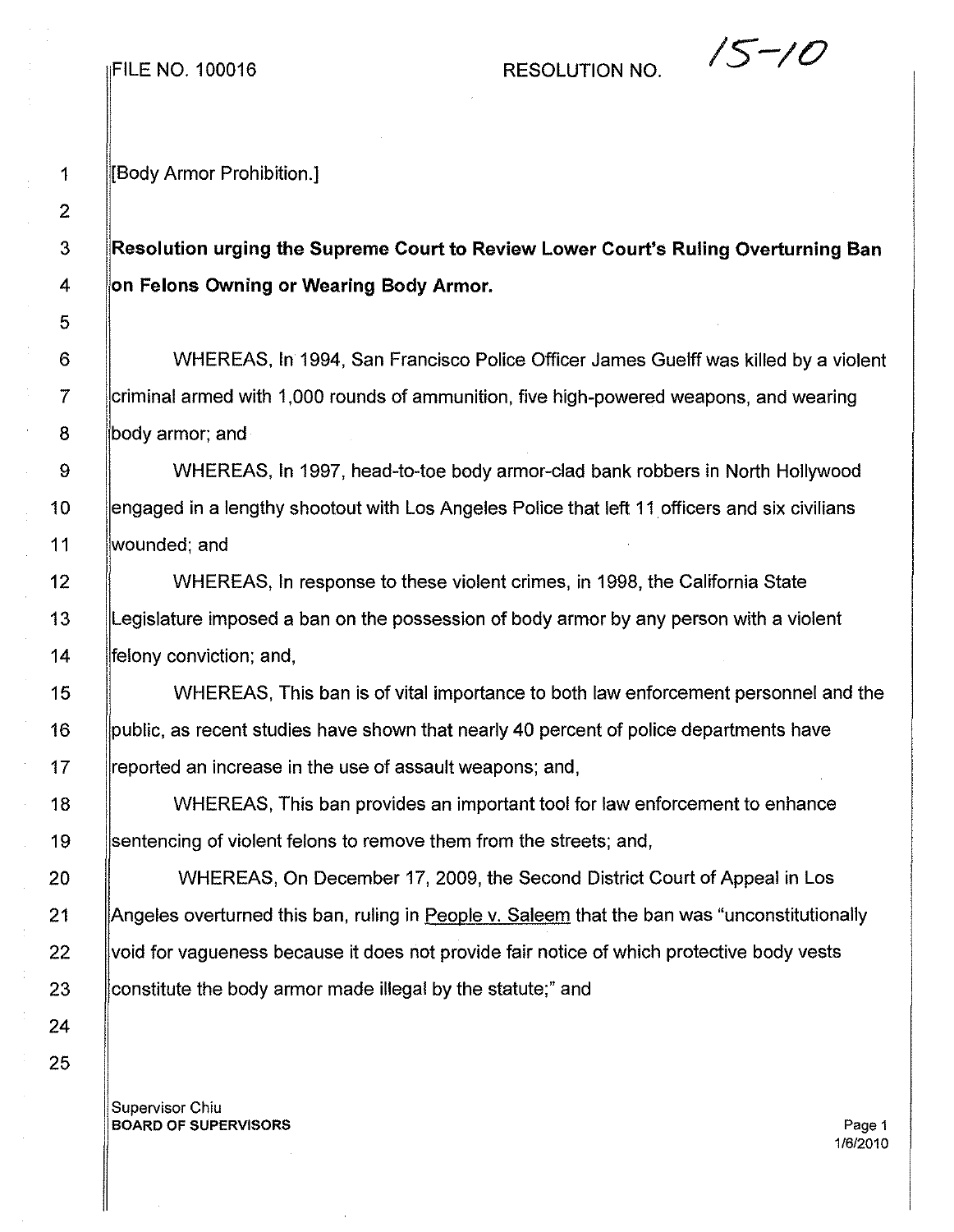1 WHEREAS, In effect, this ruling overturns the 1998 California law that bans 2 possession of body armor by anyone with a violent felony conviction under the guise of 3 protecting unaware felons who may not be aware what constitutes prohibited body armor; and

4 | WHEREAS, The impact of this ruling on law enforcement and the community at large 5 cannot be underestimated, as the use of body armor by violent felons places police officers 6 and the public at an unfair disadvantage by allowing violent felons to remain impervious to law 7 enforcement attempts to quickly curtail violent felonies in progress; and

8 WHEREAS, California State Attorney General Jerry Brown has announced that he will 9 Ask the California State Supreme Court to review the Second District Court of Appeal's ruling 10 | that California Penal Code Section 12370 is "unconstitutionally void for vagueness;" now, 11 **therefore be it** 

12 **RESOLVED, That the Board of Supervisors urges the California Supreme Court to** 13 Immediately grant California Attorney General Jerry Brown's request for a review of Second 14 | District Court of Appeal's ruling in People v. Saleem.

Supervisor Chiu **BOARD OF SUPERVISORS** Page 2

1/6/2010